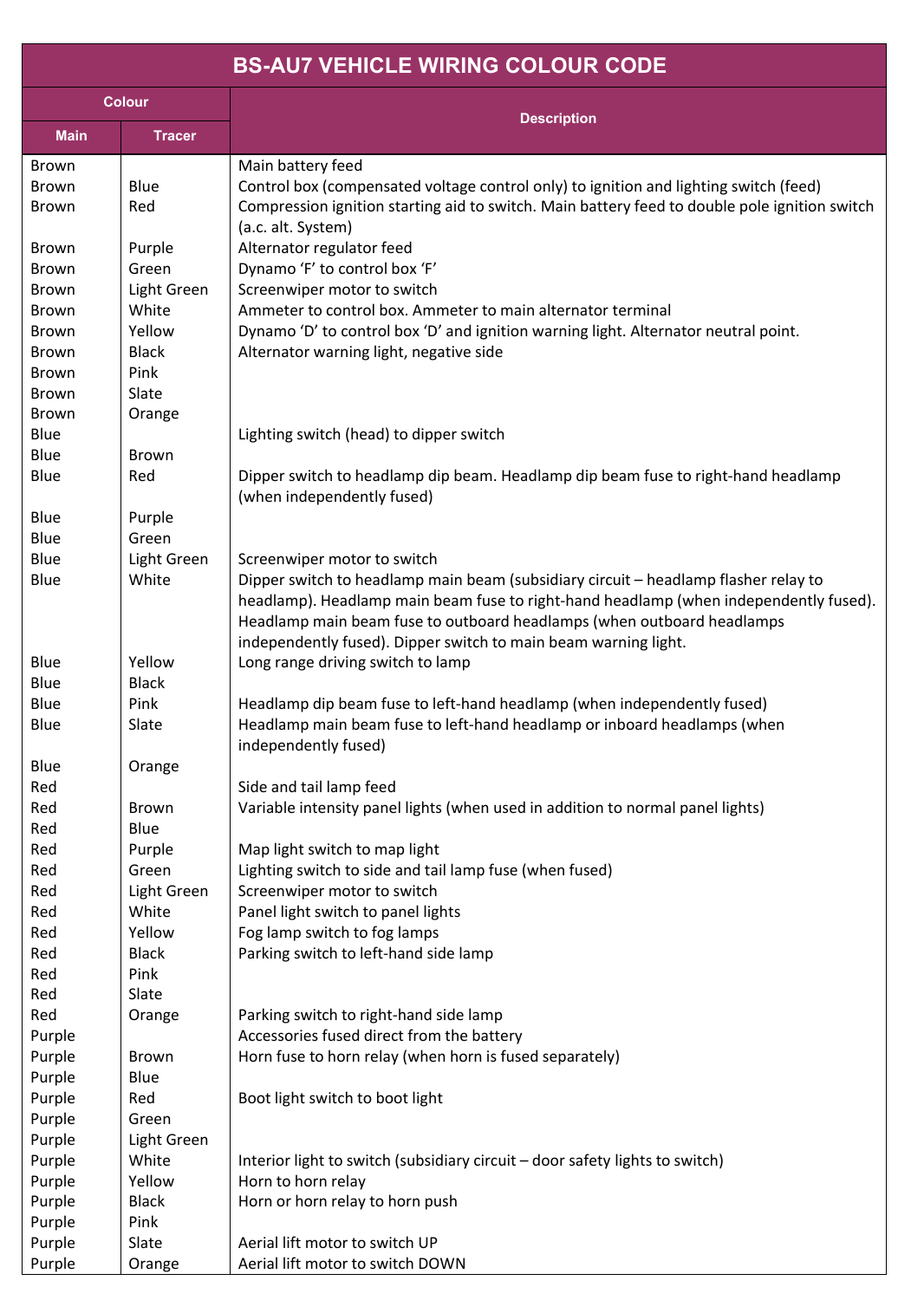## **BS-AU7 VEHICLE WIRING COLOUR CODE**

| <b>Colour</b> |               |                                                                                                                                    |
|---------------|---------------|------------------------------------------------------------------------------------------------------------------------------------|
| <b>Main</b>   | <b>Tracer</b> | <b>Description</b>                                                                                                                 |
| Green         |               | Accessories fused via ignition switch (subsidiary circuit fuse A4 to hazard switch (terminal 6))                                   |
| Green         | <b>Brown</b>  | Reverse lamp to switch                                                                                                             |
| Green         | Blue          | Water temperature gauge to temperature unit                                                                                        |
| Green         | Red           | Left-hand flasher lamps                                                                                                            |
| Green         | Purple        | Stop lamps to stop lamp switch                                                                                                     |
| Green         | Light Green   | Hazard flasher unit to hazard pilot lamp                                                                                           |
| Green         | White         | Right-hand flasher lamps                                                                                                           |
| Green         | Yellow        | Heater motor to switch, single speed (or to 'slow' on two-speed motor)                                                             |
| Green         | <b>Black</b>  | Fuel gauge to fuel tank unit or changeover switch                                                                                  |
| Green         | Pink          | Choke solenoid to choke switch (when fused)                                                                                        |
| Green         | Slate         | Heater motor to switch (or to 'fast' on two-speed motor)                                                                           |
| Green         | Orange        | Low fuel level warning light                                                                                                       |
| Light Green   |               | Instrument voltage stabiliser to instruments                                                                                       |
| Light Green   | <b>Brown</b>  | Flasher switch to flasher unit 'L'                                                                                                 |
| Light Green   | Blue          | Flasher switch to left-hand flasher warning light                                                                                  |
| Light Green   | Red           | Fuel tank changeover switch to right-hand tank unit                                                                                |
| Light Green   | Purple        | Flasher unit 'F' to flasher warning light                                                                                          |
| Light Green   | Green         |                                                                                                                                    |
| Light Green   | White         |                                                                                                                                    |
| Light Green   | Yellow        | Flasher switch to right-hand flasher warning light                                                                                 |
| Light Green   | <b>Black</b>  | Screen jet switch to screen jet motor                                                                                              |
| Light Green   | Pink          | Flasher unit 'L' to emergency switch (simultaneous flashing)                                                                       |
| Light Green   | Slate         | Fuel tank changeover switch to left-hand tank unit                                                                                 |
| Light Green   | Orange        |                                                                                                                                    |
| White         |               | Ignition control circuit (unfused) (Ignition switch to ballast resistor)                                                           |
| White         | Brown         | Oil pressure switch to warning light or gauge                                                                                      |
| White         | Blue          | Choke switch to choke solenoid (unfused). Rear heater fuse unit to switch. Electronic<br>ignition TAC ignition unit to resistance. |
| White         | Red           | Solenoid starter switch to starter push or inhibitor switch                                                                        |
| White         | Purple        | Fuel pump No. 1 or right-hand to change-over switch                                                                                |
| White         | Green         | Fuel pump No. 2 or left-hand to change-over switch                                                                                 |
| White         | Light Green   | Screenwiper motor to switch                                                                                                        |
| White         | Yellow        | Starter inhibitor switch to starter push. Ballast resistor to coil. Starter solenoid to coil.                                      |
| White         | <b>Black</b>  | Ignition coil CB to distributor contact breaker. Rear heated window to switch or fuse TAC<br>ignition.                             |
| White         | Pink          | Radio from ignition switch                                                                                                         |
| White         | Slate         | Tachometer to ignition coil                                                                                                        |
| White         | Orange        | Hazard warning feed (to switch)                                                                                                    |
| Yellow        |               | Overdrive                                                                                                                          |
| Yellow        | <b>Brown</b>  | Overdrive                                                                                                                          |
| Yellow        | Blue          | Overdrive                                                                                                                          |
| Yellow        | Red           | Overdrive                                                                                                                          |
| Yellow        | Purple        | Overdrive                                                                                                                          |
| Yellow        | Green         | Overdrive                                                                                                                          |
| Yellow        | Light Green   | Screenwiper motor to switch                                                                                                        |
| Yellow        | White         |                                                                                                                                    |
| Yellow        | <b>Black</b>  |                                                                                                                                    |
| Yellow        | Pink          |                                                                                                                                    |
| Yellow        | Slate         |                                                                                                                                    |
| Yellow        | Orange        |                                                                                                                                    |